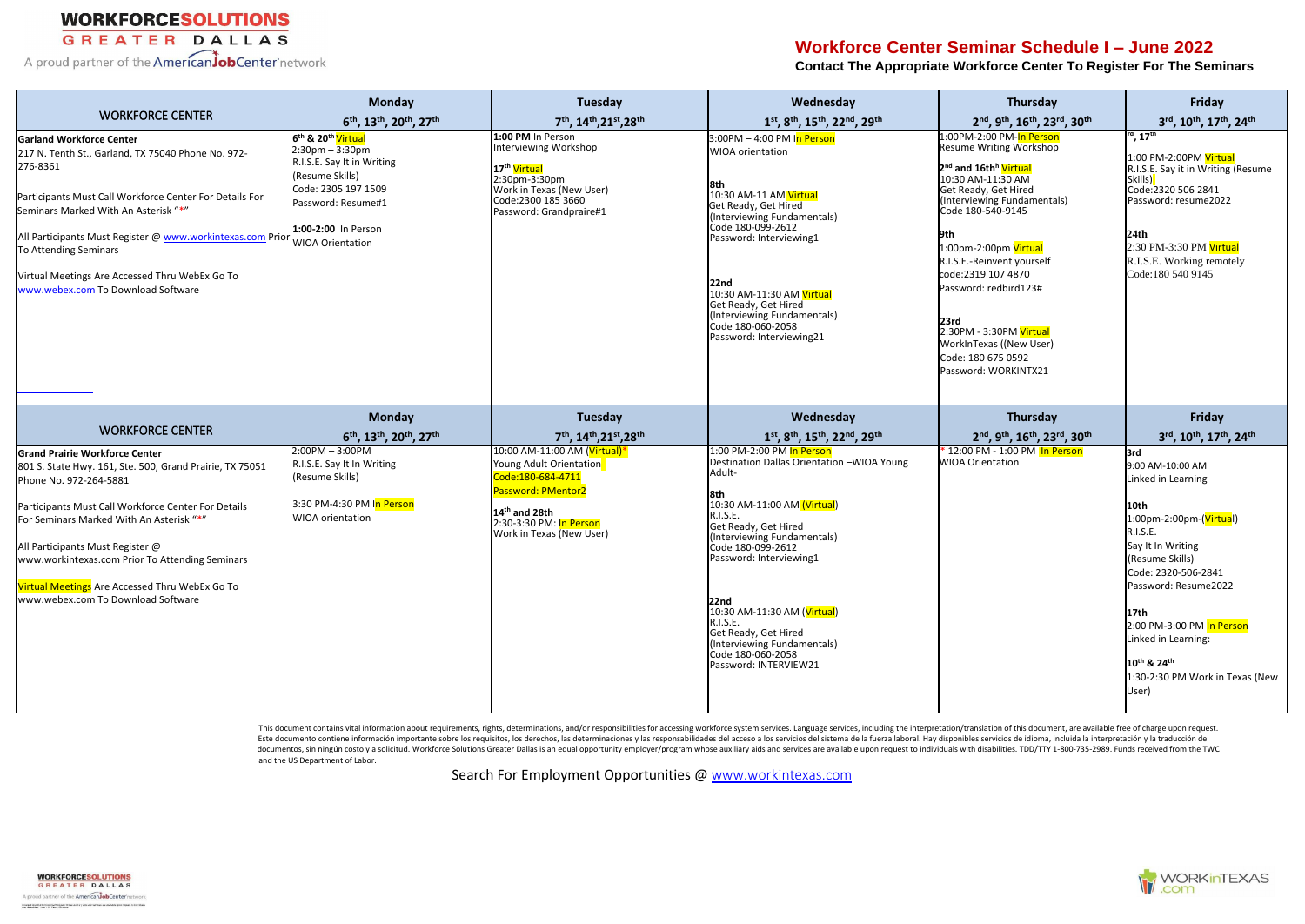

A proud partner of the **American Job Center** network

## **Workforce Center Seminar Schedule I – June 2022**

**Contact The Appropriate Workforce Center To Register For The Seminars**

This document contains vital information about requirements, rights, determinations, and/or responsibilities for accessing workforce system services. Language services, including the interpretation/translation of this docu Este documento contiene información importante sobre los requisitos, los derechos, las determinaciones y las responsabilidades del acceso a los servicios del sistema de la fuerza laboral. Hay disponibles servicios de idiom documentos, sin ningún costo y a solicitud. Workforce Solutions Greater Dallas is an equal opportunity employer/program whose auxiliary aids and services are available upon request to individuals with disabilities. TDD/TTY and the US Department of Labor.

| <b>WORKFORCE CENTER</b>                                 | <b>Monday</b><br>6 <sup>th</sup> , 13 <sup>th</sup> , 20 <sup>th</sup> , 27 <sup>th</sup> | Tuesday<br>7 <sup>th</sup> , 14 <sup>th</sup> , 21 <sup>st</sup> , 28 <sup>th</sup> | Wednesday<br>$1^{st}$ , $8^{th}$ , $15^{th}$ , $22^{nd}$ , $29^{th}$ | <b>Thursday</b><br>2nd, 9th, 16th, 23rd, 30th | Friday<br>3rd, 10th, 17th, 24th           |
|---------------------------------------------------------|-------------------------------------------------------------------------------------------|-------------------------------------------------------------------------------------|----------------------------------------------------------------------|-----------------------------------------------|-------------------------------------------|
| Greenville/Preston Workforce Center                     | 2:30 PM - 3:30 PM Virtual                                                                 | 1:00 PM - 1:30 PM                                                                   | 13 <sup>th</sup>                                                     | 10:00 AM - 11:00 AM Virtual                   |                                           |
| 6500 Greenville Ave., Ste. 250, Dallas, TX 75206        | Say It In Writing (Resume Skills)                                                         | <b>Virtual</b>                                                                      | 2:00 PM - 3:00 PM Virtual                                            | Young Adult                                   | 3rd and 17th<br>1:00 PM-2:00 PM In Person |
| Phone No. 214-378-2600                                  | Code: 2305 197 1509                                                                       | The Academy                                                                         | Say It in Writing (Resume Skills)                                    | Orientation                                   | Get Ready, Get Hired                      |
|                                                         | Password:                                                                                 | Code: 172 497                                                                       | Code: 180 640 2047                                                   | Code: 180 437 6456                            | (Interviewing Fundamentals)               |
| Participants Must Call Workforce Center For Details For | Resume#1                                                                                  | 0928                                                                                | Password: Sayitinwriting1                                            | Password: PMentor2                            |                                           |
| Seminars Marked With An Asterisk "*"                    |                                                                                           | Password: Academy                                                                   |                                                                      |                                               | 24 <sub>th</sub>                          |
|                                                         |                                                                                           |                                                                                     | l4 <sup>th</sup>                                                     | 2:00 In Person <sup>*</sup>                   | 2:30 PM - 3:30 PM Virtual                 |
| All Participants Must Register @ www.workintexas.com    |                                                                                           | 2:00                                                                                | 10:30 AM-11:00 AM Virtual<br>Get Ready, Get Hired                    | <b>WIOA</b> orientation                       | <b>Working Remotely</b>                   |
| <b>Prior To Attending Seminars</b>                      |                                                                                           | WIOA orientation                                                                    | (Interviewing Fundamentals)                                          |                                               | Code: 180 717 6299                        |
|                                                         |                                                                                           | 3rd                                                                                 | Code 180-099-2612                                                    |                                               | Password: RISE1BIRD                       |
| Virtual Meetings Are Accessed Thru WebEx Go To          |                                                                                           | 2:30 PM-3:30 PM Virtual                                                             | Password: Interviewing1                                              |                                               |                                           |
| www.webex.com To Download Software                      |                                                                                           | Work in Texas (New User)                                                            | 11 <sup>th</sup>                                                     |                                               |                                           |
|                                                         |                                                                                           | 2300-185-3660<br>Password: Grand Prairie#1                                          | 10:00 AM - 12:00 PM Virtual                                          |                                               |                                           |
|                                                         |                                                                                           |                                                                                     | AARP Ages 50+                                                        |                                               |                                           |
|                                                         |                                                                                           | 17 <sup>th</sup>                                                                    | Code: 2304 494                                                       |                                               |                                           |
|                                                         |                                                                                           | 1:00 PM-3:00PM- Virtual                                                             | 5663                                                                 |                                               |                                           |
|                                                         |                                                                                           | Reinvent Yourself<br>Code: 180-576-1901                                             | Password: 50plus2022                                                 |                                               |                                           |
|                                                         |                                                                                           | Password: Rebrand1                                                                  |                                                                      |                                               |                                           |
|                                                         |                                                                                           |                                                                                     | 18 <sup>th</sup>                                                     |                                               |                                           |
|                                                         |                                                                                           |                                                                                     | 3:00 PM - 4:00 PM Virtual                                            |                                               |                                           |
|                                                         |                                                                                           |                                                                                     | Say It In Writing (Resume Skills)                                    |                                               |                                           |
|                                                         |                                                                                           |                                                                                     | Code: 180 640 2047                                                   |                                               |                                           |
|                                                         |                                                                                           |                                                                                     | Password: Sayitinwriting1                                            |                                               |                                           |
|                                                         |                                                                                           |                                                                                     | 25 <sup>th</sup>                                                     |                                               |                                           |
|                                                         |                                                                                           |                                                                                     | 10:30AM-12:00 PM Virtual                                             |                                               |                                           |
|                                                         |                                                                                           |                                                                                     | AARP Age 50+                                                         |                                               |                                           |
|                                                         |                                                                                           |                                                                                     | Code: 2304-494-5663<br>Password50plus2022                            |                                               |                                           |
|                                                         |                                                                                           |                                                                                     |                                                                      |                                               |                                           |
|                                                         |                                                                                           |                                                                                     |                                                                      |                                               |                                           |
|                                                         |                                                                                           |                                                                                     |                                                                      |                                               |                                           |
|                                                         |                                                                                           |                                                                                     |                                                                      |                                               |                                           |
|                                                         |                                                                                           |                                                                                     |                                                                      |                                               |                                           |
|                                                         |                                                                                           |                                                                                     |                                                                      |                                               |                                           |
|                                                         |                                                                                           |                                                                                     |                                                                      |                                               |                                           |
|                                                         |                                                                                           |                                                                                     |                                                                      |                                               |                                           |
|                                                         |                                                                                           |                                                                                     |                                                                      |                                               |                                           |
|                                                         |                                                                                           |                                                                                     |                                                                      |                                               |                                           |
|                                                         |                                                                                           |                                                                                     |                                                                      |                                               |                                           |
|                                                         |                                                                                           |                                                                                     |                                                                      |                                               |                                           |
|                                                         |                                                                                           |                                                                                     |                                                                      |                                               |                                           |

**Note: Code Represents The WebEx Meeting #**



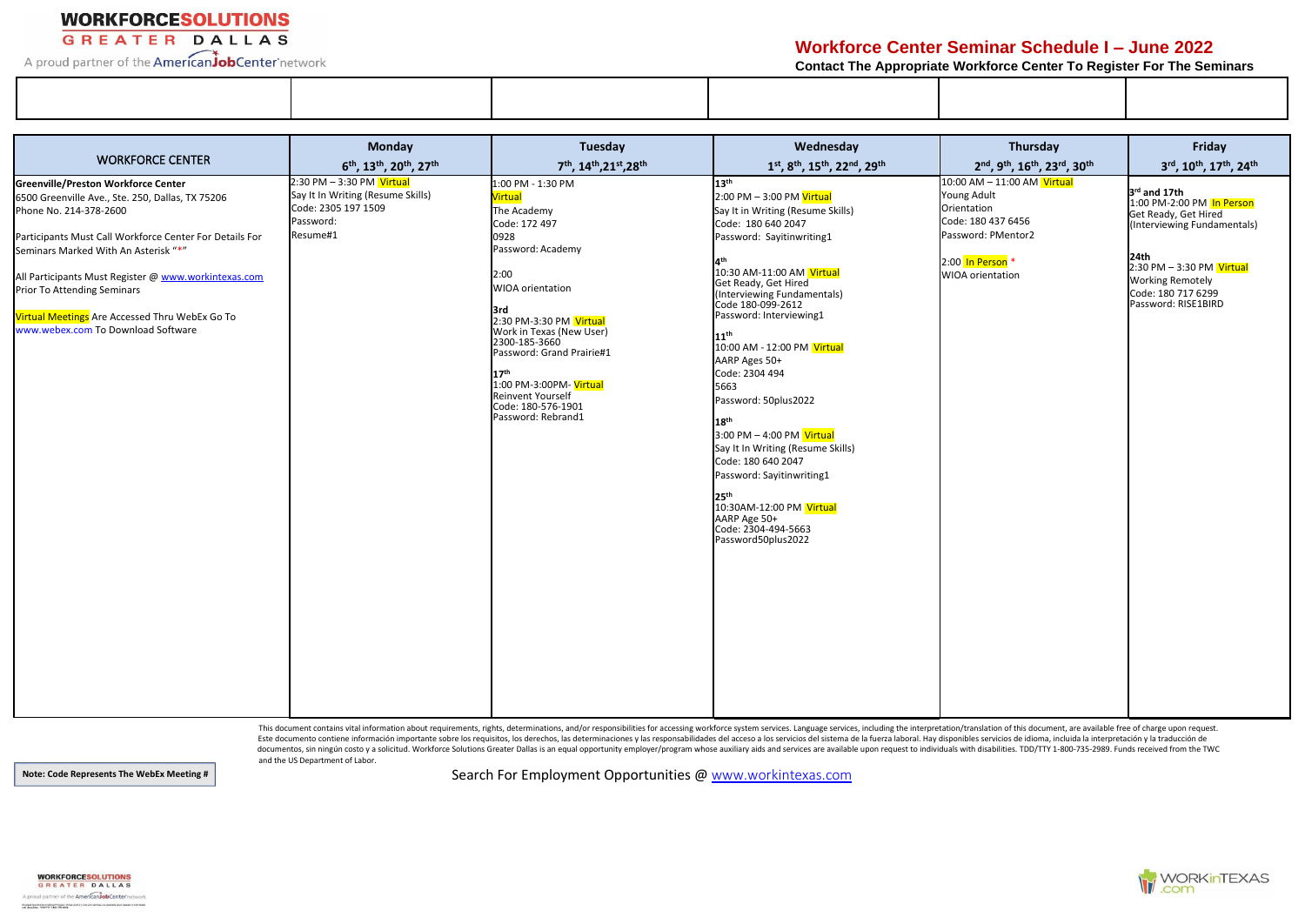# GREATER DALLAS

A proud partner of the **American Job Center** network

### **Workforce Center Seminar Schedule I – June 2022**

**Contact The Appropriate Workforce Center To Register For The Seminars**

This document contains vital information about requirements, rights, determinations, and/or responsibilities for accessing workforce system services. Language services, including the interpretation/translation of this docu Este documento contiene información importante sobre los requisitos, los derechos, las determinaciones y las responsabilidades del acceso a los servicios del sistema de la fuerza laboral. Hay disponibles servicios de idiom documentos, sin ningún costo y a solicitud. Workforce Solutions Greater Dallas is an equal opportunity employer/program whose auxiliary aids and services are available upon request to individuals with disabilities. TDD/TTY and the US Department of Labor.

| <b>WORKFORCE CENTER</b>                                                                                                                                                                                                                                                                                                                                                                                                                       | <b>Monday</b><br>6 <sup>th</sup> , 13 <sup>th</sup> , 20 <sup>th</sup> , 27 <sup>th</sup>                                                       | Tuesday<br>7 <sup>th</sup> , 14 <sup>th</sup> , 21 <sup>st</sup> , 28 <sup>th</sup>                                | Wednesday<br>1st, 8th, 15th, 22nd, 29th                                                                                                                                                                                                                                                                                                                                                                                                                                                                                                                                                                                                                                | Thursday<br>2nd, 9th, 16th, 23rd, 30th                                                                                                                                                                                                                                                                                                                                                                                                                                                                                                                                                  | Friday<br>3rd, 10th, 17th, 24th                                                                                                                                                                                                                                                                                                                                                        |
|-----------------------------------------------------------------------------------------------------------------------------------------------------------------------------------------------------------------------------------------------------------------------------------------------------------------------------------------------------------------------------------------------------------------------------------------------|-------------------------------------------------------------------------------------------------------------------------------------------------|--------------------------------------------------------------------------------------------------------------------|------------------------------------------------------------------------------------------------------------------------------------------------------------------------------------------------------------------------------------------------------------------------------------------------------------------------------------------------------------------------------------------------------------------------------------------------------------------------------------------------------------------------------------------------------------------------------------------------------------------------------------------------------------------------|-----------------------------------------------------------------------------------------------------------------------------------------------------------------------------------------------------------------------------------------------------------------------------------------------------------------------------------------------------------------------------------------------------------------------------------------------------------------------------------------------------------------------------------------------------------------------------------------|----------------------------------------------------------------------------------------------------------------------------------------------------------------------------------------------------------------------------------------------------------------------------------------------------------------------------------------------------------------------------------------|
| <b>Irving Workforce Center</b><br>2520 W. Irving Blvd., Ste. 100, Irving, TX 75061<br>Phone No. 972-573-3500<br>Participants Must Call Workforce Center For Details For<br>Seminars Marked With An Asterisk "*"<br>All Participants Must Register @ www.workintexas.com Prior<br>To Attending Seminars<br>Virtual Meetings Are Accessed Thru WebEx - Go To<br>www.webex.com To Download Software<br>Note: Code Represents The WebEx Meeting # | 6 <sup>th</sup> and 20th<br>2:30 PM-3:30 PM<br><b>Virtual</b><br>Say It In Writing (Resume Skills)<br>Code: 2305 197 1509<br>Password: Resume#1 | 7th<br>2:30 PM - 3:30 PM Virtual<br>Work in Texas (New User)<br>Code: 2300 185 3660<br>Password:<br>GrandPrairie#1 | $1st$ , 8 <sup>th</sup> , 15 <sup>th</sup> , 22 <sup>nd</sup> & 29 <sup>th</sup><br>2:30pm - 3:30pm<br>WIOA Orientation <b>Virtual</b> *<br>1st, 8th, 15th, 22nd & 29th<br>$10:00$ AM $- 11:00$ AM Virtual <sup>*</sup><br>Young Adult Orientation<br>1st, 8th, 15th, 22nd & 29th<br>$11:00$ AM $- 12:00$ PM In person<br>Young Adult Orientation<br>10:30am - 11:30pm<br>Get Ready Get Hired<br>(Interviewing<br>Fundamentals) Virtual<br>Code: 180 099 2612<br>Password: Interviewing1<br>22 <sup>nd</sup><br>10:30am - 11:30am<br>R.I.S.E. - Get Ready Get Hired<br>(Interviewing Fundamentals) <mark>Virtual</mark><br>Code: 180 060 2058<br>Password: INTERVIEW21 | 2 <sup>nd</sup> , 9 <sup>th</sup> , 16 <sup>th</sup> , 23 <sup>rd</sup> & 30 <sup>th</sup><br>11:00am - 12:00pm<br>WIOA Orientation*<br><mark>In person</mark><br>2 <sup>nd</sup> & 16 <sup>th</sup><br>2:30pm - 3:30pm<br>R.I.S.E. - Get Ready Get Hired<br>(Interviewing Fundamentals) Virtual<br>Code: 180 540 9145<br>$1:00 \text{pm} - 2:00 \text{pm}$<br>R.I.S.E- Reinvent Yourself Virtual<br>Code: 2319 107 4870<br>Password: redbird123#<br>23 <sup>rd</sup><br>2:30pm - 3:30pm<br>Work In Texas (New User) <mark>Virtual</mark><br>Code: 180 675 0592<br>Password: WORKINTX21 | 3rd & 17th<br>$1:00$ pm $- 2:00$ pm<br>Say It in Writing (Resume Skills)<br><b>Virtual</b><br>Code: 2320 506 2841<br>Password: Resume2022<br>24 <sup>th</sup><br>2:30pm - 3:30pm<br>R.I.S.E. - Working Remotely<br><b>Virtual</b><br>Code: 180 540 9145<br>3rd & 17th<br>LinkedIn Learning<br>12:00pm - 12:30pm Virtual<br>Code: 2319 047 2304<br>Password: Link2022<br><b>Virtual</b> |

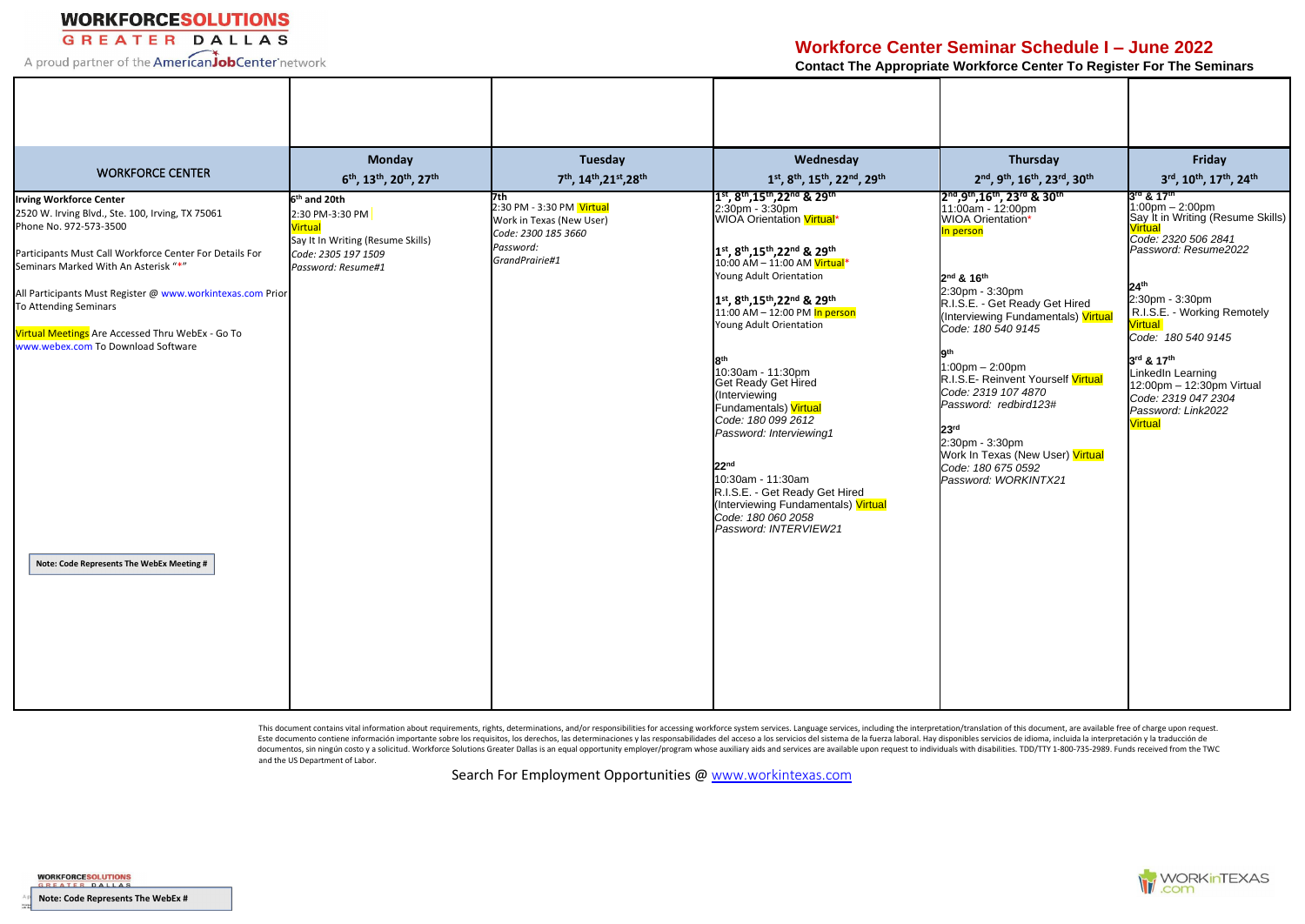

A proud partner of the **American Job Center** network

### **Workforce Center Seminar Schedule I – June 2022**

#### **Contact The Appropriate Workforce Center To Register For The Seminars**



This document contains vital information about requirements, rights, determinations, and/or responsibilities for accessing workforce system services. Language services, including the interpretation/translation of this docu Este documento contiene información importante sobre los requisitos, los derechos, las determinaciones y las responsabilidades del acceso a los servicios del sistema de la fuerza laboral. Hay disponibles servicios de idiom documentos, sin ningún costo y a solicitud. Workforce Solutions Greater Dallas is an equal opportunity employer/program whose auxiliary aids and services are available upon request to individuals with disabilities. TDD/TTY and the US Department of Labor.



| <b>WORKFORCE CENTER</b>                                                                                                                                                                                                                                                                                                                                                                             | <b>Monday</b><br>6 <sup>th</sup> , 13 <sup>th</sup> , 20 <sup>th</sup> , 27 <sup>th</sup>                               | Tuesday<br>7 <sup>th</sup> , 14 <sup>th</sup> , 21 <sup>st</sup> , 28 <sup>th</sup>                                                                                                                                                                                                               | Wednesday<br>$1^{st}$ , 8 <sup>th</sup> , 15 <sup>th</sup> , 22 <sup>nd</sup> , 29 <sup>th</sup>                                                                                                                                                                                                                                                                                                                                   | <b>Thursday</b><br>2nd, 9th, 16th, 23rd, 30th                                                                                                                                                                                                                                                                                                                                                                                                                                                                                                                                                                                                                                | Friday<br>3rd, 10th, 17th, 24th                                                                                                                                                                                                                                                                                                                                                                                                                                                                     |
|-----------------------------------------------------------------------------------------------------------------------------------------------------------------------------------------------------------------------------------------------------------------------------------------------------------------------------------------------------------------------------------------------------|-------------------------------------------------------------------------------------------------------------------------|---------------------------------------------------------------------------------------------------------------------------------------------------------------------------------------------------------------------------------------------------------------------------------------------------|------------------------------------------------------------------------------------------------------------------------------------------------------------------------------------------------------------------------------------------------------------------------------------------------------------------------------------------------------------------------------------------------------------------------------------|------------------------------------------------------------------------------------------------------------------------------------------------------------------------------------------------------------------------------------------------------------------------------------------------------------------------------------------------------------------------------------------------------------------------------------------------------------------------------------------------------------------------------------------------------------------------------------------------------------------------------------------------------------------------------|-----------------------------------------------------------------------------------------------------------------------------------------------------------------------------------------------------------------------------------------------------------------------------------------------------------------------------------------------------------------------------------------------------------------------------------------------------------------------------------------------------|
| <b>Opportunity Workforce Center</b><br>1610 Malcolm X Blvd., Ste. 201, Dallas, TX 75226<br>Phone No. 469-802-1800<br>Participants Must Call Workforce Center For Details For<br>Seminars Marked With An Asterisk "*"<br>All Participants Must Register @ www.workintexas.com Prior<br>To Attending Seminars<br>Virtual Meetings Are Accessed Thru WebEx Go To<br>www.webex.com To Download Software | and 20th<br>2:30 PM - 3:30 PM Virtual<br>Say It In Writing (Resume Skills)<br>Code: 2305 197 1509<br>Password: Resume#1 | 7 <sup>th</sup> , 14 <sup>th</sup> , 21 <sup>st</sup> , 28 <sup>th</sup><br>11:00 AM - 1:00 PM Virtual<br><b>WIOA Orientation</b><br>Code: 172 903 2695<br>Password: WIOA2021<br>l7th<br>2:30 PM - 3:30 PM Virtual<br>Work in Texas (New User)<br>Code: 2300 185 3660<br>Password: GrandPrairie#1 | 8 <sup>th</sup><br>10:30 AM-<br>11:30 AM<br><b>Virtual</b><br><b>Get Ready Get Hired</b><br>(Interviewing Fundamentals)<br>Code: 180 099 2612<br>Password: Interviewing1<br>$15^{TH}$<br>10:00 AM - 12:0 PM Virtual<br>AARP Ages 50+<br>Code: 2313 814<br>9603<br>Password: 50Plus2022<br>29TH<br>10:30 AM - 11:30 AM Virtual<br>Get Ready Get Hired<br>(Interviewing Fundamentals)<br>Code: 180 060 2058<br>Password: INTERVIEW21 | Young Adult Orientation<br><b>Virtual</b><br>10:00 AM - 11:00 AM<br>11:00<br><b>WIOA</b> orientation<br>$2nd$ and $16th$<br>2:30 PM - 3:30 PM Virtual<br>R.I.S.E. - Get Ready Get Hired<br>(Interviewing Fundamentals)<br>Code: 180 540 9145<br>19th<br>1:00 PM -2:00 PM Virtual<br><b>Reinvent Yourself</b><br>Code: 2319 107 4870<br>Password: redbird123#<br>30th<br>2:30 PM - 3:30 PM Virtual<br><b>WorkInTexas (New User)</b><br>Code: 180 675 0592<br>Password: WORKINTX21<br>2 <sup>nd</sup> , 9 <sup>th</sup> , 16 <sup>th</sup><br>2:00 PM - 3:00 PM In Person<br>Interviewing Workshop<br>30th<br>1:00 PM.-2:00 PM <mark>In Person</mark><br>Interviewing Workshop | 11:00 AM -12:30 PM Virtual<br>Linked In Learning<br>Code: 180 732 7993<br>Password: ACADEMY21<br>10 <sup>th</sup> and 17th<br>$1:00$ PM $- 2:00$<br>PM Virtual<br>Say It In<br>Writing<br>Code:2320 506<br>2841<br>Password: Resume2022<br>24 <sub>th</sub><br>2:30 PM - 3:30<br>PM Virtua<br>Working<br>Remotely<br>Code: 180 540<br>9145<br>Password: No Passcode<br>3rd, 10 <sup>th</sup> , 17 <sup>th</sup> , 24 <sup>th</sup><br>$9:00$ AM $-10$ AM<br>In Person<br><b>Resume Writing Work</b> |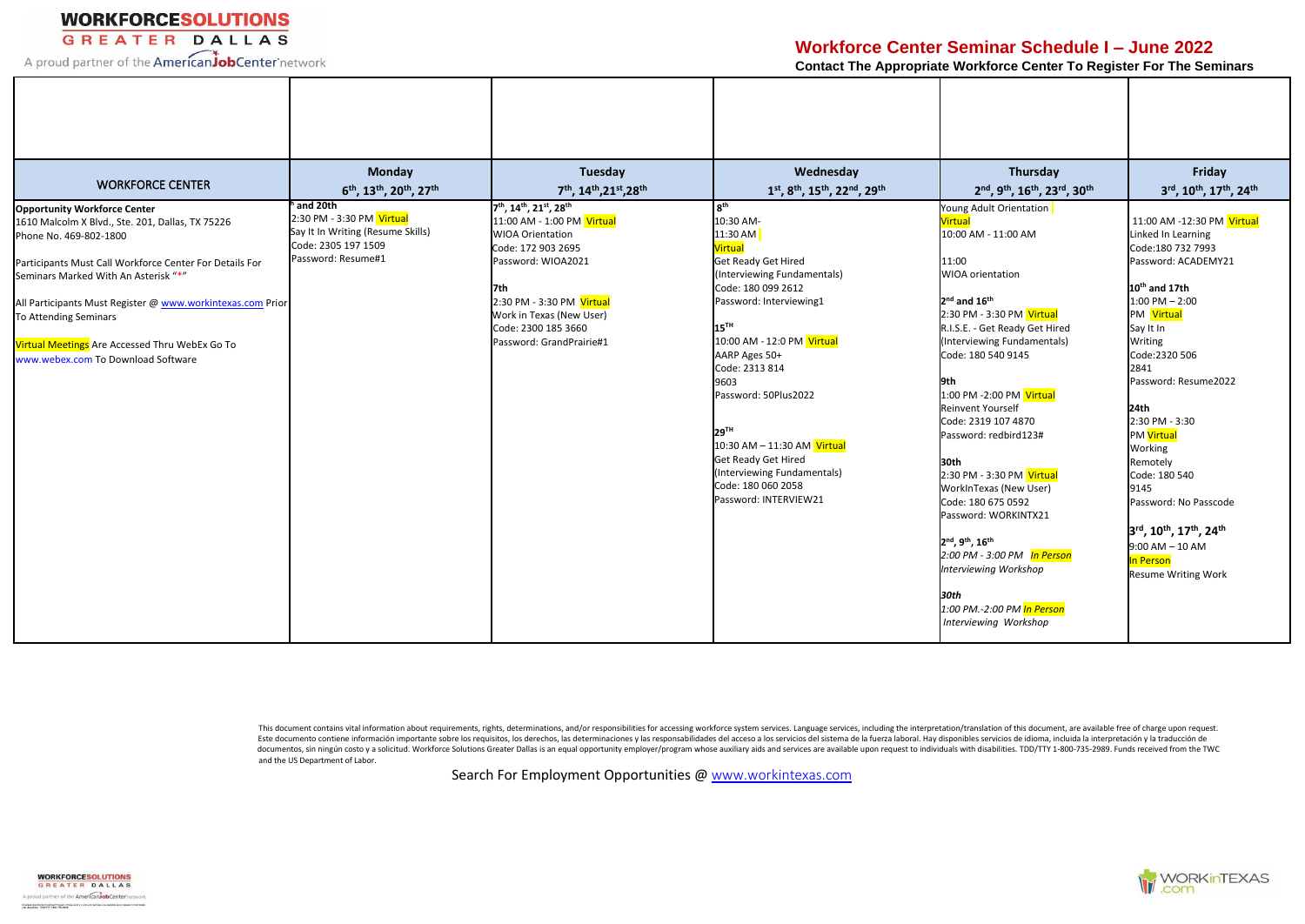## **GREATER DALLAS**

A proud partner of the **American Job Center** network

### **Workforce Center Seminar Schedule I – June 2022**

**Contact The Appropriate Workforce Center To Register For The Seminars**

This document contains vital information about requirements, rights, determinations, and/or responsibilities for accessing workforce system services. Language services, including the interpretation/translation of this docu Este documento contiene información importante sobre los requisitos, los derechos, las determinaciones y las responsabilidades del acceso a los servicios del sistema de la fuerza laboral. Hay disponibles servicios de idiom documentos, sin ningún costo y a solicitud. Workforce Solutions Greater Dallas is an equal opportunity employer/program whose auxiliary aids and services are available upon request to individuals with disabilities. TDD/TTY and the US Department of Labor.





| <b>WORKFORCE CENTER</b>                                                                                                                                                                                                                                                                                                                                                                                                                 | <b>Monday</b>                                                                                                                                      | <b>Tuesday</b>                                                                                                  | Wednesday                                                                                                                                                                                                                                                                                                                                                                                                                                                                                                                                                                                                                                                                                                                                                                                                                                                                                                                                                                                                                                         | Thursday                                                                                                                                                                                                                                                                                                                                                                                                                                                                                                                                                                                        | <b>Friday</b>                                                                                                                                                                                                                   |
|-----------------------------------------------------------------------------------------------------------------------------------------------------------------------------------------------------------------------------------------------------------------------------------------------------------------------------------------------------------------------------------------------------------------------------------------|----------------------------------------------------------------------------------------------------------------------------------------------------|-----------------------------------------------------------------------------------------------------------------|---------------------------------------------------------------------------------------------------------------------------------------------------------------------------------------------------------------------------------------------------------------------------------------------------------------------------------------------------------------------------------------------------------------------------------------------------------------------------------------------------------------------------------------------------------------------------------------------------------------------------------------------------------------------------------------------------------------------------------------------------------------------------------------------------------------------------------------------------------------------------------------------------------------------------------------------------------------------------------------------------------------------------------------------------|-------------------------------------------------------------------------------------------------------------------------------------------------------------------------------------------------------------------------------------------------------------------------------------------------------------------------------------------------------------------------------------------------------------------------------------------------------------------------------------------------------------------------------------------------------------------------------------------------|---------------------------------------------------------------------------------------------------------------------------------------------------------------------------------------------------------------------------------|
|                                                                                                                                                                                                                                                                                                                                                                                                                                         | 6 <sup>th</sup> , 13 <sup>th</sup> , 20 <sup>th</sup> , 27 <sup>th</sup>                                                                           | 7 <sup>th</sup> , 14 <sup>th</sup> , 21 <sup>st</sup> , 28 <sup>th</sup>                                        | 1st, 8th, 15th, 22nd, 29th                                                                                                                                                                                                                                                                                                                                                                                                                                                                                                                                                                                                                                                                                                                                                                                                                                                                                                                                                                                                                        | 2nd, 9th, 16th, 23rd, 30th                                                                                                                                                                                                                                                                                                                                                                                                                                                                                                                                                                      | 3rd, 10 <sup>th</sup> , 17 <sup>th</sup> , 24 <sup>th</sup>                                                                                                                                                                     |
| <b>Pleasant Grove Workforce Center</b><br>1125 South Buckner, Dallas, TX 75217<br>Phone No. 469-687-3400<br>Participants Must Call Workforce Center For Details For<br>Seminars Marked With An Asterisk "*"<br>All Participants Must Register @ www.workintexas.com Prior<br>To Attending Seminars<br>Virtual Meetings Are Accessed Thru WebEx Go To<br>www.webex.com To Download Software<br>Note: Code Represents The WebEx Meeting # | 6 <sup>th</sup> and 20 <sup>th</sup><br>2:30 PM - 3:30 PM Virtua<br>Say It In Writing (Resume Skills)<br>Code: 2305 197 1509<br>Password: Resume#1 | 7th<br>2:30 PM - 3:30 PM Virtual<br>Work in Texas (New User)<br>Code: 2300 185 3660<br>Password: GrandPrairie#1 | 1 <sup>st</sup> ,8 <sup>th</sup> , 15 <sup>th</sup> ,22 <sup>nd</sup> ,29th<br>$10:00$ am $-11:00$ am<br>Young Adult Orientation<br><b>Virtual</b><br>Code: 180 624 6069<br>Password: PMentor2<br>11:00am -12:00pm<br>Get Ready Get Hired (In person) In Lab<br>1 <sup>st</sup> ,8 <sup>th</sup> ,15 <sup>th</sup> ,22 <sup>nd</sup> ,29th<br><b>General Orientation (RESEA)</b><br>9:00am- 10:00am (In Person) In Conference Room<br>8th<br>10:30am - 11:30am<br>Get Ready Get Hired<br>(Interviewing Fundamentals)<br><b>Virtual</b><br>Code: 180 099 2612<br>Password: Interviewing1<br>1 <sup>st</sup> ,8 <sup>th</sup> ,15 <sup>th</sup> ,22 <sup>nd</sup> ,29th<br>Say It in Writing Resume Skills (In person)<br>1:00 pm -2:00 pm In lab<br>1 <sup>st</sup> , 8 <sup>th</sup> , 15 <sup>th</sup> , 22 <sup>nd</sup> , 29th *<br>2:00pm -3:00pm<br>WIOA Orientation (In Person) in<br>Conference Rm<br>22nd<br>10:30am -11:30am<br>Get Ready Get Hired<br>(interviewing Fundamentals) Virtual<br>Code 180 060 2058<br>Password: INTERVIEW21 | 2nd, 9th, 16th, 23rd, 30th<br>2:00pm -3:00pm<br>WIOA Orientation (In<br>Person) in Conference<br>Room<br>2nd, 9th, 16t.23. 30th*<br>11:00am 12:00pm<br>YA WIOA Orientation (In<br>Person) in Lab<br>$2nd$ & 16th<br><b>Get Ready Get Hired</b><br>(Interviewing Fundamentals) Virtual<br>Code: 180 540 9145<br>9th<br>1:00pm-2:00pm<br>Reinvent Yourself Virtual<br>Code: 2319 107 4870<br>Password: redbird123#<br>YA Orientation *<br>11:00am -12-pm In Person<br>In Lab<br>23rd<br>2:30pm - 3:30pm<br>WorkInTexas (New User)<br><b>Virtual</b><br>Code: 180 675 0592<br>Password: WORKINTX21 | 3rd & 17th<br>1:00pm-2:00pm<br>Say It in Writing (Resume Skills)<br><b>Virtual</b><br>Code: 2320 506 2841<br>Password: Resume2022<br>124 <sup>th</sup><br>1:00pm-2:00pm<br><b>Working Remotely Virtual</b><br>Code:180 540 9145 |
| <b>WORKFORCE CENTER</b>                                                                                                                                                                                                                                                                                                                                                                                                                 | <b>Monday</b>                                                                                                                                      | <b>Tuesday</b>                                                                                                  | Wednesday                                                                                                                                                                                                                                                                                                                                                                                                                                                                                                                                                                                                                                                                                                                                                                                                                                                                                                                                                                                                                                         | <b>Thursday</b>                                                                                                                                                                                                                                                                                                                                                                                                                                                                                                                                                                                 | Friday                                                                                                                                                                                                                          |
|                                                                                                                                                                                                                                                                                                                                                                                                                                         | 2nd, 9th, 16th, 23rd                                                                                                                               | 3rd, 10 <sup>th</sup> , 17 <sup>th</sup> , 24 <sup>th</sup> , 31st                                              | 1 <sup>st</sup> , 8 <sup>th</sup> , 15 <sup>th</sup> , 22 <sup>nd</sup> , 29 <sup>th</sup>                                                                                                                                                                                                                                                                                                                                                                                                                                                                                                                                                                                                                                                                                                                                                                                                                                                                                                                                                        | 2nd, 9th, 16th, 23rd, 30th                                                                                                                                                                                                                                                                                                                                                                                                                                                                                                                                                                      | 3rd, 10 <sup>th</sup> , 17 <sup>th</sup> , 24 <sup>th</sup>                                                                                                                                                                     |